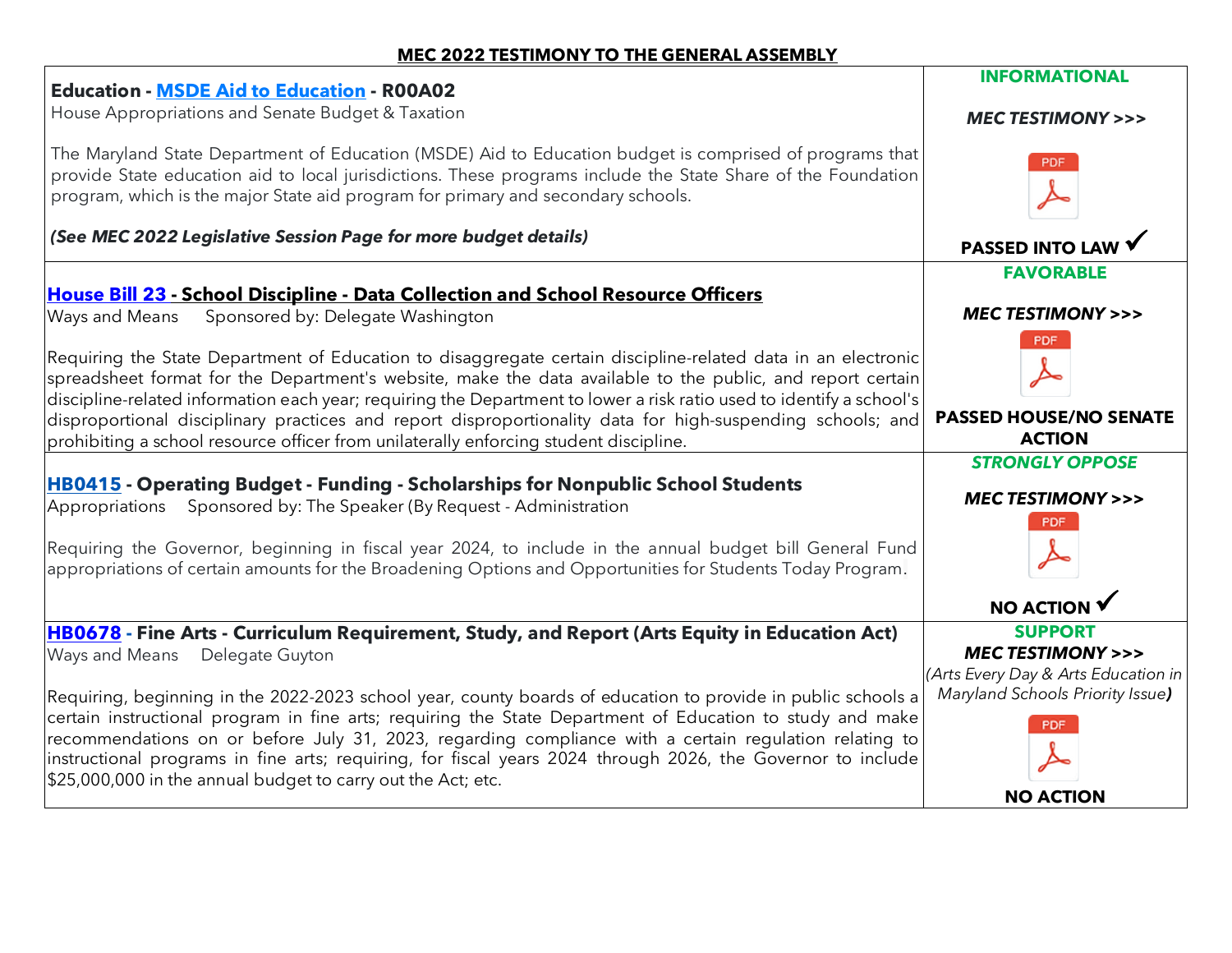| HB0737- Alternative Education Options - (Right to Learn Act of 2022)                                                                                                                                                                                                                                                                                                                                                                                                                                                                                            |                                                                     |
|-----------------------------------------------------------------------------------------------------------------------------------------------------------------------------------------------------------------------------------------------------------------------------------------------------------------------------------------------------------------------------------------------------------------------------------------------------------------------------------------------------------------------------------------------------------------|---------------------------------------------------------------------|
| Ways and Means<br>Delegates Ghrist, etc.                                                                                                                                                                                                                                                                                                                                                                                                                                                                                                                        | <b>STRONGLY OPPOSE</b>                                              |
| Requiring, on or before January 1 each year, and based on certain star ratings, each county board of education<br>to provide the parents or legal guardians of students who attend a failing school notice that the school is failing<br>and a list of alternative school options; establishing the Right to Learn Program to provide students who attend a<br>failing school and choose to pursue an alternative education option with certain scholarships; establishing the<br>Broadening Options and Opportunities for Students Today (BOOST) Program; etc. | <b>MEC TESTIMONY &gt;&gt;&gt;</b><br><b>PDF</b><br><b>NO ACTION</b> |
| HB0850- Schools, Prekindergarten Programs, and County Boards of Education - Discrimination<br>Ways and Means<br>Delegates Wilkins, etc.                                                                                                                                                                                                                                                                                                                                                                                                                         | <b>SUPPORT</b>                                                      |
|                                                                                                                                                                                                                                                                                                                                                                                                                                                                                                                                                                 | <b>MEC TESTIMONY &gt;&gt;&gt;</b>                                   |
| Prohibiting county boards of education and certain schools and prekindergarten programs from taking certain<br>discriminatory actions because of a person's race, ethnicity, color, religion, sex, age, national origin, marital status,<br>sexual orientation, gender identity, or disability; requiring each county board and certain schools and<br>prekindergarten programs to print a certain statement in their student handbook; providing for the filing of a<br>complaint under the Act with the State Superintendent of Schools; etc.                 | <b>PDF</b><br><b>PASSED</b> √                                       |
| HB857 / SB971- Concentration of Poverty School Grant Program - School Lunch                                                                                                                                                                                                                                                                                                                                                                                                                                                                                     |                                                                     |
| Sponsored by Delegate Reznik<br>Ways and Means                                                                                                                                                                                                                                                                                                                                                                                                                                                                                                                  | <b>SUPPORT</b>                                                      |
| Requiring an eligible school that receives a per pupil grant under the Concentration of Poverty Grant Program to<br>provide free school lunch to each student at the eligible school under certain circumstances; prohibiting a county<br>board of education from charging students for school lunch at an eligible school; and requiring certain funding<br>to be provided in the State budget to provide certain students with free school lunch.                                                                                                             | <b>MEC TESTIMONY &gt;&gt;&gt;</b><br><b>PDF</b>                     |
|                                                                                                                                                                                                                                                                                                                                                                                                                                                                                                                                                                 | <b>NO ACTION</b><br>SEE AID TO EDUCATION<br><b>BUDGET</b>           |
| <b>HB1055-- Transit Services for Public School Students and Youth Workers</b>                                                                                                                                                                                                                                                                                                                                                                                                                                                                                   |                                                                     |
| Appropriations Sponsored by Delegates Smith and Lierman                                                                                                                                                                                                                                                                                                                                                                                                                                                                                                         | <b>Letter of Information</b>                                        |
| Requiring the Maryland Transit Administration to provide certain services to certain students of the Baltimore City<br>Public School system and youth workers in the Baltimore City YouthWorks program; prohibiting the<br>Administration from seeking certain fees or reimbursement; and requiring the Administration, Baltimore City<br>Public Schools, and the Mayor's Office of Employment Development to adopt regulations establishing the<br>eligibility criteria for students and youth workers receiving a student transit pass                        | <b>MEC TESTIMONY &gt;&gt;&gt;</b><br>PDF                            |
|                                                                                                                                                                                                                                                                                                                                                                                                                                                                                                                                                                 | PASSED, BUT HELD IN<br><b>CONFERENCE</b>                            |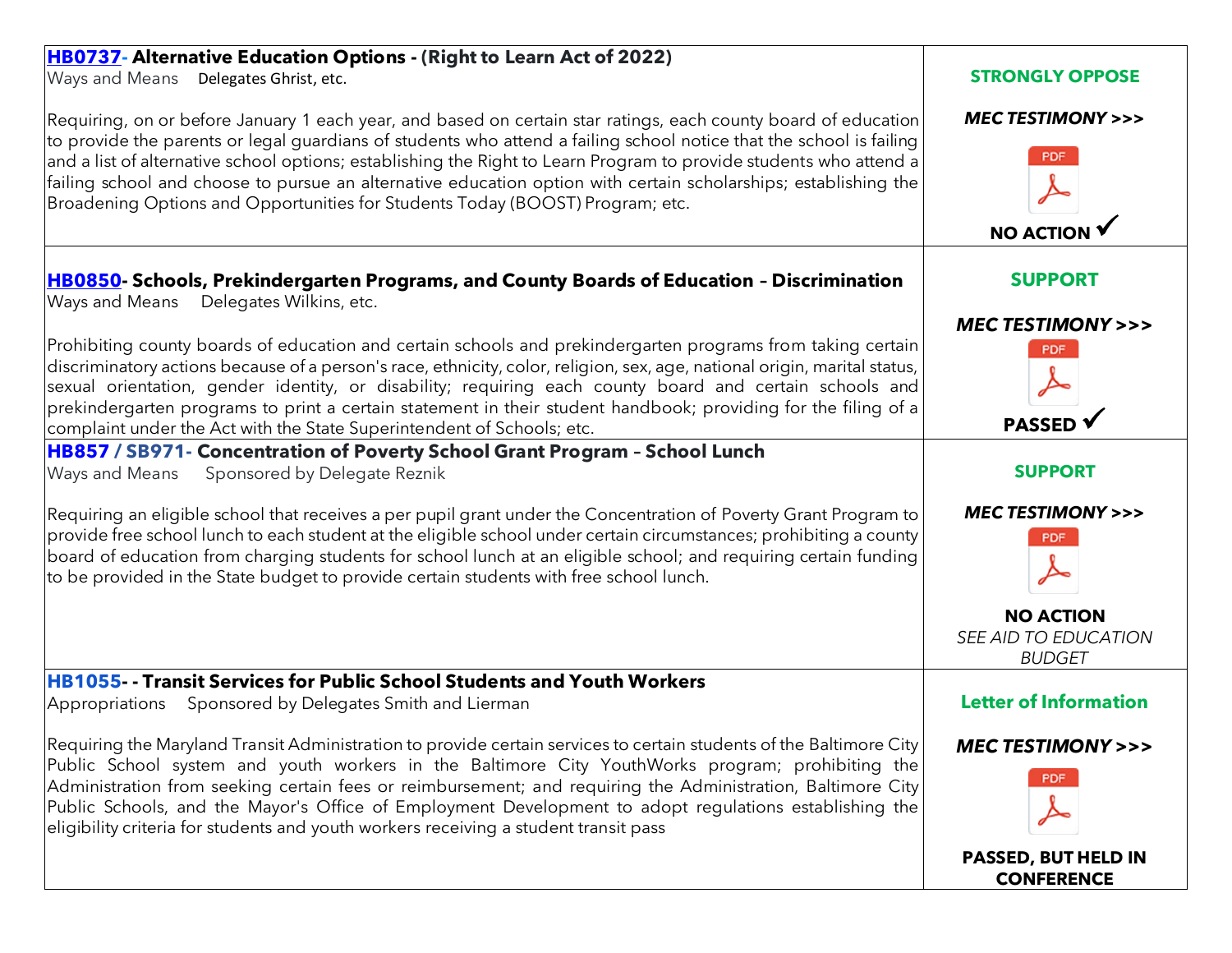| HB1349 / SB0831 Education Support Professionals - Bonus and Report<br>Ways and Means Sponsored by Delegates Henson, etc.                                                                                                                                                                                                                                                                                                                                                                                         | <b>SUPPORT</b>                                  |
|------------------------------------------------------------------------------------------------------------------------------------------------------------------------------------------------------------------------------------------------------------------------------------------------------------------------------------------------------------------------------------------------------------------------------------------------------------------------------------------------------------------|-------------------------------------------------|
| Requiring the Governor to include in the annual budget bill an appropriation to provide a certain bonus to certain<br>public school employees in fiscal year 2024; and requiring the State Department of Education to collect data from<br>each county board of education and Baltimore City on the number of noncertificated education support<br>professionals employed during the 2021-2022 school year and to submit a report on the data by September 15,<br>2022, to the Governor and the General Assembly | <b>MEC TESTIMONY &gt;&gt;&gt;</b><br><b>PDF</b> |
|                                                                                                                                                                                                                                                                                                                                                                                                                                                                                                                  | <b>PASSED</b>                                   |
| <b>SB0401-</b> Operating Budget - Funding - Scholarships for Nonpublic School Students<br>Budget and Taxation The President (By Request - Administration)                                                                                                                                                                                                                                                                                                                                                        | <b>STRONGLY OPPOSE</b>                          |
| Requiring the Governor, beginning in fiscal year 2024, to include in the annual budget bill General Fund<br>appropriations of certain amounts for the Broadening Options and Opportunities for Students Today Program                                                                                                                                                                                                                                                                                            | <b>MEC TESTIMONY &gt;&gt;&gt;</b><br><b>PDF</b> |
|                                                                                                                                                                                                                                                                                                                                                                                                                                                                                                                  |                                                 |

## **BILLS monitored by MEC, BUT ADDRESSED BY INDIVIDUAL OR SMALLER GROUPS WITHIN MEC**

| <b>HB657</b> - Standardized Behavioral Health Screenings For Development and Implementation<br>Sponsored by Delegates Guyton,<br>Ways and Means<br>Requiring the Maryland Consortium on Coordinated Community Supports to develop, in consultation with certain<br>stakeholders, guidelines for developing a standardized behavioral health questionnaire to identify students with<br>behavioral health service needs; requiring that the questionnaire be given to the parent or quardian of each<br>student when the student enrolls for school and every year thereafter; and requiring each behavioral health<br>services coordinator to develop and implement a certain standardized behavioral health questionnaire. | <b>INFORMATIONAL</b><br><b>LET THEM SEE CLEARLY</b><br><b>TESTIMONY &gt;&gt;&gt;</b><br><b>PDF</b> |
|-----------------------------------------------------------------------------------------------------------------------------------------------------------------------------------------------------------------------------------------------------------------------------------------------------------------------------------------------------------------------------------------------------------------------------------------------------------------------------------------------------------------------------------------------------------------------------------------------------------------------------------------------------------------------------------------------------------------------------|----------------------------------------------------------------------------------------------------|
|                                                                                                                                                                                                                                                                                                                                                                                                                                                                                                                                                                                                                                                                                                                             | <b>PASSED HOUSE/NO SENATE</b><br><b>ACTION</b>                                                     |
| HB0155 - State Board of Examiners for Audiologists, Hearing Aid Dispensers, Speech-Language<br><b>Pathologists, and Music Therapists - Revisions</b>                                                                                                                                                                                                                                                                                                                                                                                                                                                                                                                                                                        |                                                                                                    |
| Health and Government Operations Sponsored by Delegate Sample-Hughes                                                                                                                                                                                                                                                                                                                                                                                                                                                                                                                                                                                                                                                        | <b>INFORMATIONAL</b>                                                                               |
| Altering certain requirements for the licensing and regulation of audiologists, hearing aid dispensers, speech-<br>language pathologists, and music therapists, including clarifying quorum requirements for the State Board of<br>Examiners for Audiologists, Hearing Aid Dispensers, Speech-Language Pathologists, and Music Therapists,<br>license reciprocity, professional disciplinary grounds, and delegation authority for audiologists                                                                                                                                                                                                                                                                             | Passed V                                                                                           |